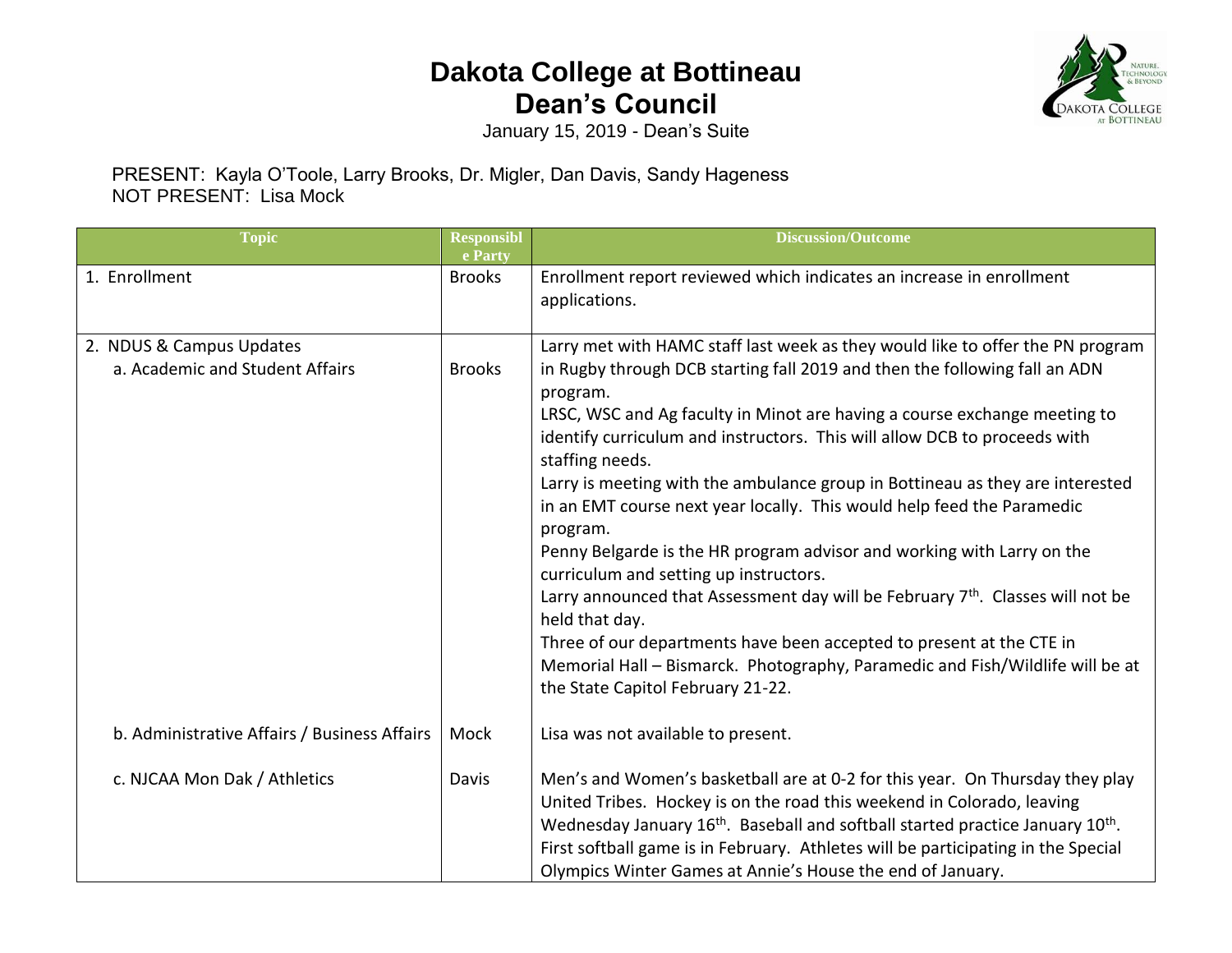## **Dakota College at Bottineau Dean's Council**



| d. Distance Education Council/Distance  | O'Toole  |                                                                                                                                                                                                                                                                                                                                                                                                                                                                                                                                                    |
|-----------------------------------------|----------|----------------------------------------------------------------------------------------------------------------------------------------------------------------------------------------------------------------------------------------------------------------------------------------------------------------------------------------------------------------------------------------------------------------------------------------------------------------------------------------------------------------------------------------------------|
| Ed. and Academic Support Services       |          | The Student Success Center has set up a lounge in the back of the Library for<br>testing. TRIO is hosting a hot cocoa social in the department today.<br>Community Education schedule is being finalized with the first class on<br>February 4 <sup>th</sup> .<br>There are 407 online students with 854 classes registered which is up from last<br>spring. There are 240 dual credit students and enrollment is not complete.<br>Kayla is working with the State Park to collaborate on a class this fall, and may<br>be held at the State Park. |
|                                         |          | Fay payment is January 23. Discussion held on how to handle the online<br>student accounts. Kayla will talk with Leisha.                                                                                                                                                                                                                                                                                                                                                                                                                           |
| e. Public Affairs Council               | Hageness | Marketing committee is in process of sending postcard mailings to area schools.                                                                                                                                                                                                                                                                                                                                                                                                                                                                    |
|                                         |          | Working with the program advisors to develop mailing lists with follow-up<br>designed accordingly.                                                                                                                                                                                                                                                                                                                                                                                                                                                 |
|                                         |          | The Committee meets this afternoon and will be reviewing analytics with the<br>consultant.                                                                                                                                                                                                                                                                                                                                                                                                                                                         |
|                                         |          | Branding is being added to IVN rooms.                                                                                                                                                                                                                                                                                                                                                                                                                                                                                                              |
|                                         |          | Website is being revamped and alumni stories requested to help with the<br>redesign.                                                                                                                                                                                                                                                                                                                                                                                                                                                               |
|                                         |          | Working with a videographer out of Minot to develop video for our library.                                                                                                                                                                                                                                                                                                                                                                                                                                                                         |
| f. Chancellor's Cabinet / Dean's Update | Migler   | Reviewed Chancellor's agenda; Legislative Assembly, State Appropriations<br>Hearing and Bills.                                                                                                                                                                                                                                                                                                                                                                                                                                                     |
|                                         |          | There are three facilities projects being presented for state approval; NSC,<br>dining and boiler.                                                                                                                                                                                                                                                                                                                                                                                                                                                 |
|                                         |          | Facilities is in process of replacing the weight room stair treads. They are also<br>working on a healthy floor coating in the gym.                                                                                                                                                                                                                                                                                                                                                                                                                |
|                                         |          | Unesco presented an energy report that could save money on utilities.<br>Summer projects for physical plant were reviewed. There will be about<br>\$300,000 to use toward renovations and updates.                                                                                                                                                                                                                                                                                                                                                 |
|                                         |          |                                                                                                                                                                                                                                                                                                                                                                                                                                                                                                                                                    |